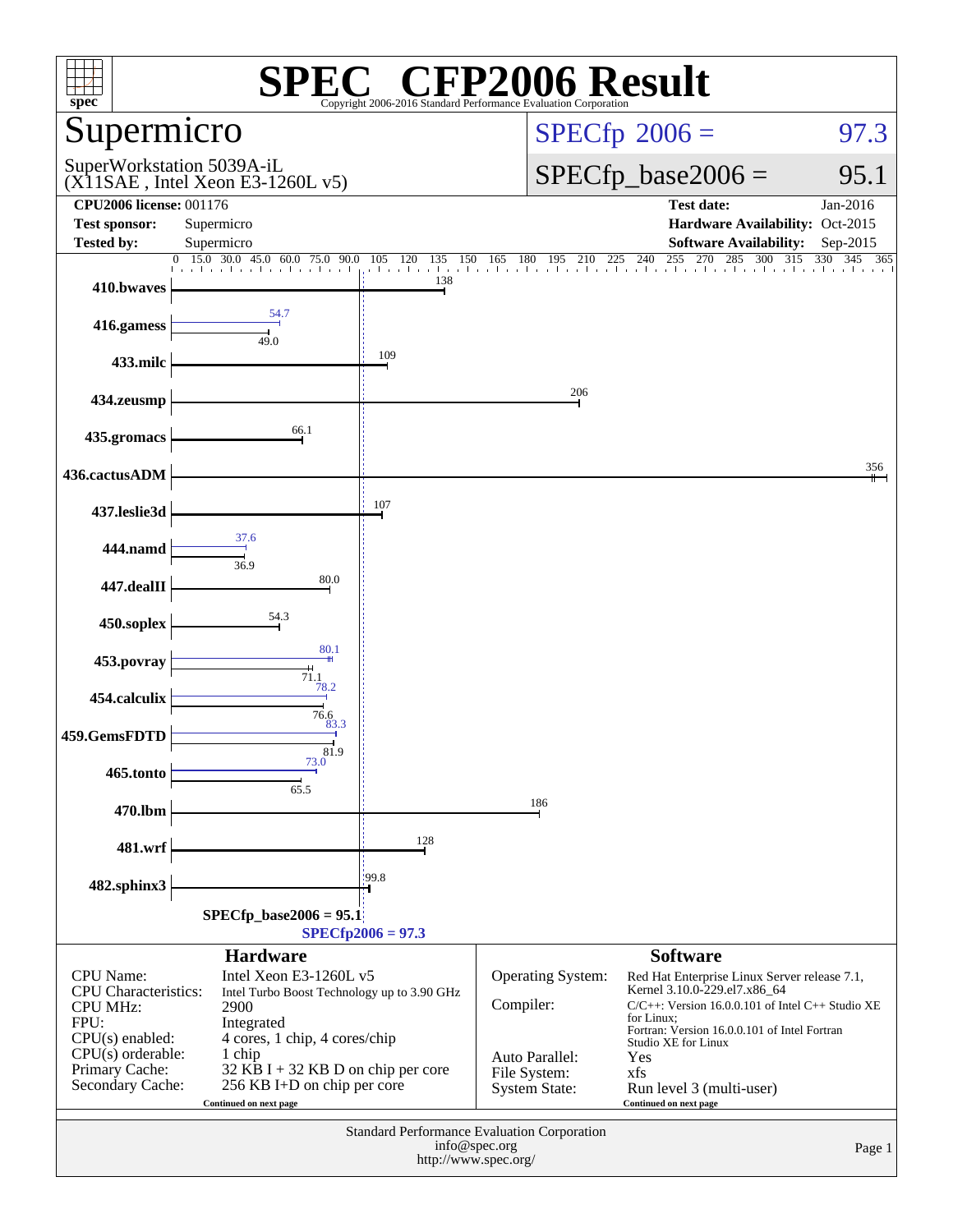

## Supermicro

#### $SPECTp2006 = 97.3$

(X11SAE , Intel Xeon E3-1260L v5) SuperWorkstation 5039A-iL

 $SPECTp\_base2006 =$  95.1

| <b>CPU2006 license: 001176</b> |                                    |                       | <b>Test date:</b><br>Jan-2016               |
|--------------------------------|------------------------------------|-----------------------|---------------------------------------------|
| <b>Test sponsor:</b>           | Supermicro                         |                       | Hardware Availability: Oct-2015             |
| <b>Tested by:</b>              | Supermicro                         |                       | <b>Software Availability:</b><br>$Sep-2015$ |
| L3 Cache:                      | 8 MB I+D on chip per chip          | <b>Base Pointers:</b> | 64-bit                                      |
| Other Cache:                   | None                               | Peak Pointers:        | $32/64$ -bit                                |
| Memory:                        | 64 GB (4 x 16 GB 2Rx8 PC4-2133P-E) | Other Software:       | None                                        |
| Disk Subsystem:                | 1 x 1000 GB SATA III, 7200 RPM     |                       |                                             |
| <b>Other Hardware:</b>         | None                               |                       |                                             |

| <b>Results Table</b> |                                                                                                          |       |                |       |                |             |                |              |                |              |                |              |
|----------------------|----------------------------------------------------------------------------------------------------------|-------|----------------|-------|----------------|-------------|----------------|--------------|----------------|--------------|----------------|--------------|
|                      | <b>Base</b>                                                                                              |       |                |       |                | <b>Peak</b> |                |              |                |              |                |              |
| <b>Benchmark</b>     | <b>Seconds</b>                                                                                           | Ratio | <b>Seconds</b> | Ratio | <b>Seconds</b> | Ratio       | <b>Seconds</b> | <b>Ratio</b> | <b>Seconds</b> | <b>Ratio</b> | <b>Seconds</b> | <b>Ratio</b> |
| 410.bwayes           | 98.7                                                                                                     | 138   | 98.5           | 138   | 98.5           | 138         | 98.7           | 138          | 98.5           | 138          | 98.5           | <u>138</u>   |
| 416.gamess           | 400                                                                                                      | 49.0  | 399            | 49.0  | 399            | 49.0        | 358            | 54.7         | 358            | 54.7         | 358            | 54.7         |
| $433$ .milc          | 84.2                                                                                                     | 109   | 84.1           | 109   | 84.1           | 109         | 84.2           | 109          | 84.1           | 109          | 84.1           | 109          |
| 434.zeusmp           | 44.2                                                                                                     | 206   | 44.1           | 206   | 44.1           | 206         | 44.2           | 206          | 44.1           | 206          | 44.1           | 206          |
| 435.gromacs          | 108                                                                                                      | 66.4  | <u>108</u>     | 66.1  | 108            | 65.9        | 108            | 66.4         | 108            | 66.1         | 108            | 65.9         |
| 436.cactusADM        | 33.6                                                                                                     | 356   | 33.0           | 362   | 33.7           | 355         | 33.6           | 356          | 33.0           | 362          | 33.7           | 355          |
| 437.leslie3d         | 88.2                                                                                                     | 107   | 88.5           | 106   | 88.2           | 107         | 88.2           | 107          | 88.5           | 106          | 88.2           | 107          |
| 444.namd             | 217                                                                                                      | 36.9  | 217            | 36.9  | 217            | 37.0        | 213            | 37.6         | 213            | 37.6         | 213            | 37.6         |
| 447.dealII           | 143                                                                                                      | 79.9  | 143            | 80.0  | 143            | 80.0        | 143            | 79.9         | 143            | 80.0         | 143            | 80.0         |
| 450.soplex           | 154                                                                                                      | 54.1  | 153            | 54.6  | 154            | 54.3        | 154            | 54.1         | 153            | 54.6         | 154            | 54.3         |
| 453.povray           | 74.8                                                                                                     | 71.1  | 74.6           | 71.4  | 76.7           | 69.4        | 67.3           | 79.0         | 66.4           | 80.1         | 65.6           | 81.1         |
| 454.calculix         | 108                                                                                                      | 76.7  | 108            | 76.6  | 108            | 76.6        | <b>106</b>     | 78.2         | 106            | 78.2         | 106            | 78.2         |
| 459.GemsFDTD         | 130                                                                                                      | 81.8  | 130            | 81.9  | 129            | 82.0        | 128            | 83.1         | 127            | 83.3         | 127            | 83.3         |
| 465.tonto            | 151                                                                                                      | 65.3  | 150            | 65.6  | 150            | 65.5        | 135            | 73.0         | 134            | 73.2         | 135            | 72.9         |
| 470.1bm              | 73.9                                                                                                     | 186   | 73.9           | 186   | 73.9           | 186         | 73.9           | 186          | 73.9           | 186          | 73.9           | 186          |
| 481.wrf              | 87.0                                                                                                     | 128   | 87.3           | 128   | 87.0           | 128         | 87.0           | 128          | 87.3           | 128          | 87.0           | 128          |
| 482.sphinx3          | 194                                                                                                      | 100   | 195            | 99.8  | 196            | 99.7        | 194            | 100          | 195            | 99.8         | 196            | 99.7         |
|                      | Results appear in the order in which they were run. Bold underlined text indicates a median measurement. |       |                |       |                |             |                |              |                |              |                |              |

#### **[Operating System Notes](http://www.spec.org/auto/cpu2006/Docs/result-fields.html#OperatingSystemNotes)**

Stack size set to unlimited using "ulimit -s unlimited"

#### **[Platform Notes](http://www.spec.org/auto/cpu2006/Docs/result-fields.html#PlatformNotes)**

 BIOS Settings: Hyper-threading = Disabled Sysinfo program /home/cpu2006/config/sysinfo.rev6914 \$Rev: 6914 \$ \$Date:: 2014-06-25 #\$ e3fbb8667b5a285932ceab81e28219e1 running on localhost.localdomain Mon Jan 11 00:43:06 2016

 This section contains SUT (System Under Test) info as seen by some common utilities. To remove or add to this section, see: <http://www.spec.org/cpu2006/Docs/config.html#sysinfo>

Continued on next page

Standard Performance Evaluation Corporation [info@spec.org](mailto:info@spec.org) <http://www.spec.org/>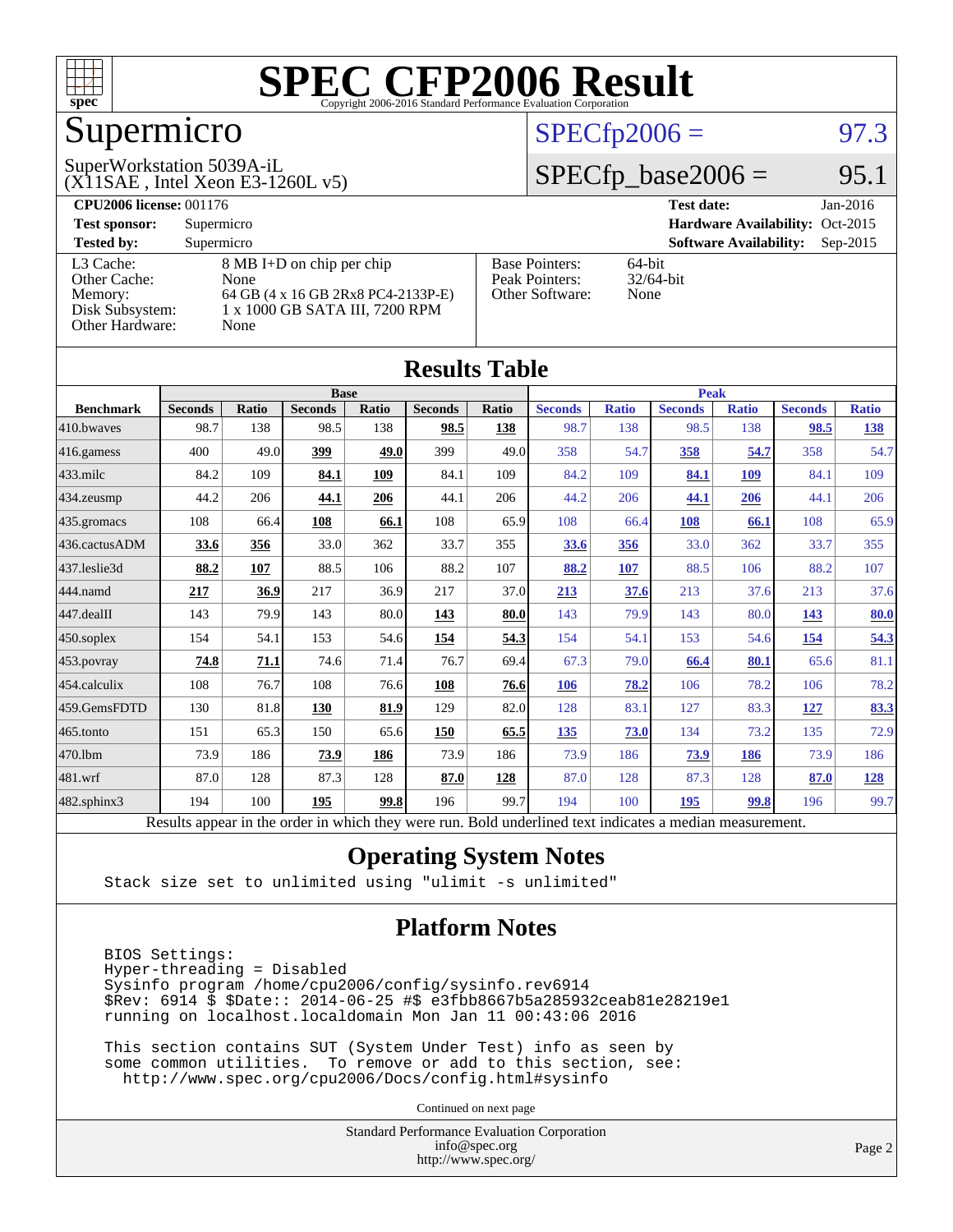

#### Supermicro

 $SPECTp2006 = 97.3$ 

(X11SAE , Intel Xeon E3-1260L v5) SuperWorkstation 5039A-iL

 $SPECTp\_base2006 =$  95.1

Page 3

**[CPU2006 license:](http://www.spec.org/auto/cpu2006/Docs/result-fields.html#CPU2006license)** 001176 **[Test date:](http://www.spec.org/auto/cpu2006/Docs/result-fields.html#Testdate)** Jan-2016 **[Test sponsor:](http://www.spec.org/auto/cpu2006/Docs/result-fields.html#Testsponsor)** Supermicro Supermicro **[Hardware Availability:](http://www.spec.org/auto/cpu2006/Docs/result-fields.html#HardwareAvailability)** Oct-2015 **[Tested by:](http://www.spec.org/auto/cpu2006/Docs/result-fields.html#Testedby)** Supermicro **Supermicro [Software Availability:](http://www.spec.org/auto/cpu2006/Docs/result-fields.html#SoftwareAvailability)** Sep-2015

#### **[Platform Notes \(Continued\)](http://www.spec.org/auto/cpu2006/Docs/result-fields.html#PlatformNotes)**

Standard Performance Evaluation Corporation From /proc/cpuinfo model name : Intel(R) Xeon(R) CPU E3-1260L v5 @ 2.90GHz 1 "physical id"s (chips) 4 "processors" cores, siblings (Caution: counting these is hw and system dependent. The following excerpts from /proc/cpuinfo might not be reliable. Use with caution.) cpu cores : 4 siblings : 4 physical 0: cores 0 1 2 3 cache size : 8192 KB From /proc/meminfo<br>MemTotal: 65622656 kB HugePages\_Total: 0<br>Hugepagesize: 2048 kB Hugepagesize: From /etc/\*release\* /etc/\*version\* os-release: NAME="Red Hat Enterprise Linux Server" VERSION="7.1 (Maipo)" ID="rhel" ID\_LIKE="fedora" VERSION\_ID="7.1" PRETTY NAME="Red Hat Enterprise Linux Server 7.1 (Maipo)" ANSI\_COLOR="0;31" CPE\_NAME="cpe:/o:redhat:enterprise\_linux:7.1:GA:server" redhat-release: Red Hat Enterprise Linux Server release 7.1 (Maipo) system-release: Red Hat Enterprise Linux Server release 7.1 (Maipo) system-release-cpe: cpe:/o:redhat:enterprise\_linux:7.1:ga:server uname -a: Linux localhost.localdomain 3.10.0-229.el7.x86\_64 #1 SMP Thu Jan 29 18:37:38 EST 2015 x86\_64 x86\_64 x86\_64 GNU/Linux run-level 3 Jan 10 20:31 SPEC is set to: /home/cpu2006<br>Filesystem Type Filesystem Type Size Used Avail Use% Mounted on /dev/mapper/rhel-home xfs 850G 5.1G 845G 1% /home Additional information from dmidecode: Warning: Use caution when you interpret this section. The 'dmidecode' program reads system data which is "intended to allow hardware to be accurately determined", but the intent may not be met, as there are frequent changes to hardware, firmware, and the "DMTF SMBIOS" standard. BIOS American Megatrends Inc. 1.0a 12/01/2015 Memory: 4x Samsung M391A2K43BB1-CPB 16 GB 2 rank 2133 MHz (End of data from sysinfo program)

> [info@spec.org](mailto:info@spec.org) <http://www.spec.org/>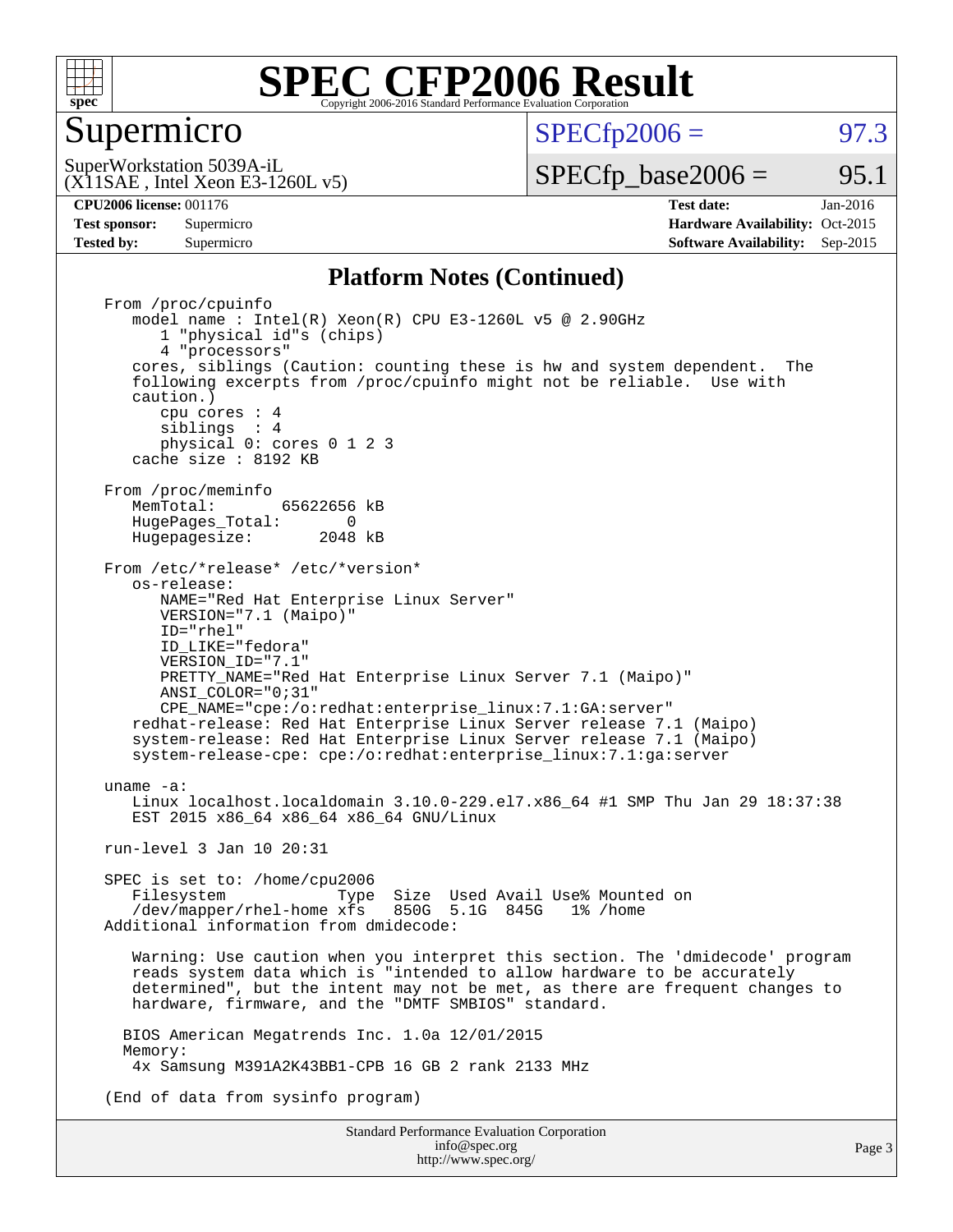

### Supermicro

 $SPECTp2006 = 97.3$ 

(X11SAE , Intel Xeon E3-1260L v5) SuperWorkstation 5039A-iL

 $SPECTp\_base2006 =$  95.1

| <b>CPU2006 license: 001176</b> |  |
|--------------------------------|--|
|--------------------------------|--|

**[Tested by:](http://www.spec.org/auto/cpu2006/Docs/result-fields.html#Testedby)** Supermicro **Supermicro [Software Availability:](http://www.spec.org/auto/cpu2006/Docs/result-fields.html#SoftwareAvailability)** Sep-2015

**[CPU2006 license:](http://www.spec.org/auto/cpu2006/Docs/result-fields.html#CPU2006license)** 001176 **[Test date:](http://www.spec.org/auto/cpu2006/Docs/result-fields.html#Testdate)** Jan-2016 **[Test sponsor:](http://www.spec.org/auto/cpu2006/Docs/result-fields.html#Testsponsor)** Supermicro Supermicro **[Hardware Availability:](http://www.spec.org/auto/cpu2006/Docs/result-fields.html#HardwareAvailability)** Oct-2015

#### **[General Notes](http://www.spec.org/auto/cpu2006/Docs/result-fields.html#GeneralNotes)**

Environment variables set by runspec before the start of the run: KMP\_AFFINITY = "granularity=fine,compact,1,0" LD\_LIBRARY\_PATH = "/home/cpu2006/libs/32:/home/cpu2006/libs/64:/home/cpu2006/sh" OMP\_NUM\_THREADS = "4"

 Binaries compiled on a system with 1x Intel Core i5-4670K CPU + 32GB memory using RedHat EL 7.1 Transparent Huge Pages enabled with: echo always > /sys/kernel/mm/transparent\_hugepage/enabled

#### **[Base Compiler Invocation](http://www.spec.org/auto/cpu2006/Docs/result-fields.html#BaseCompilerInvocation)**

[C benchmarks](http://www.spec.org/auto/cpu2006/Docs/result-fields.html#Cbenchmarks):  $-m64$ 

[C++ benchmarks:](http://www.spec.org/auto/cpu2006/Docs/result-fields.html#CXXbenchmarks) [icpc -m64](http://www.spec.org/cpu2006/results/res2016q1/cpu2006-20160120-38756.flags.html#user_CXXbase_intel_icpc_64bit_bedb90c1146cab66620883ef4f41a67e)

[Fortran benchmarks](http://www.spec.org/auto/cpu2006/Docs/result-fields.html#Fortranbenchmarks): [ifort -m64](http://www.spec.org/cpu2006/results/res2016q1/cpu2006-20160120-38756.flags.html#user_FCbase_intel_ifort_64bit_ee9d0fb25645d0210d97eb0527dcc06e)

[Benchmarks using both Fortran and C](http://www.spec.org/auto/cpu2006/Docs/result-fields.html#BenchmarksusingbothFortranandC): [icc -m64](http://www.spec.org/cpu2006/results/res2016q1/cpu2006-20160120-38756.flags.html#user_CC_FCbase_intel_icc_64bit_0b7121f5ab7cfabee23d88897260401c) [ifort -m64](http://www.spec.org/cpu2006/results/res2016q1/cpu2006-20160120-38756.flags.html#user_CC_FCbase_intel_ifort_64bit_ee9d0fb25645d0210d97eb0527dcc06e)

### **[Base Portability Flags](http://www.spec.org/auto/cpu2006/Docs/result-fields.html#BasePortabilityFlags)**

| 410.bwaves: -DSPEC CPU LP64                 |                                                                |
|---------------------------------------------|----------------------------------------------------------------|
| 416.gamess: -DSPEC_CPU_LP64                 |                                                                |
| 433.milc: -DSPEC CPU LP64                   |                                                                |
| 434.zeusmp: -DSPEC_CPU_LP64                 |                                                                |
| 435.gromacs: -DSPEC_CPU_LP64 -nofor_main    |                                                                |
| 436.cactusADM: -DSPEC CPU LP64 -nofor main  |                                                                |
| 437.leslie3d: -DSPEC CPU LP64               |                                                                |
| 444.namd: -DSPEC CPU LP64                   |                                                                |
| 447.dealII: -DSPEC CPU LP64                 |                                                                |
| 450.soplex: -DSPEC_CPU_LP64                 |                                                                |
| 453.povray: -DSPEC_CPU_LP64                 |                                                                |
| 454.calculix: - DSPEC CPU LP64 - nofor main |                                                                |
| 459.GemsFDTD: -DSPEC_CPU_LP64               |                                                                |
| 465.tonto: - DSPEC CPU LP64                 |                                                                |
| 470.1bm: - DSPEC CPU LP64                   |                                                                |
|                                             | 481.wrf: -DSPEC CPU_LP64 -DSPEC_CPU_CASE_FLAG -DSPEC_CPU_LINUX |
| 482.sphinx3: -DSPEC_CPU_LP64                |                                                                |
|                                             |                                                                |

| <b>Standard Performance Evaluation Corporation</b> |
|----------------------------------------------------|
| info@spec.org                                      |
| http://www.spec.org/                               |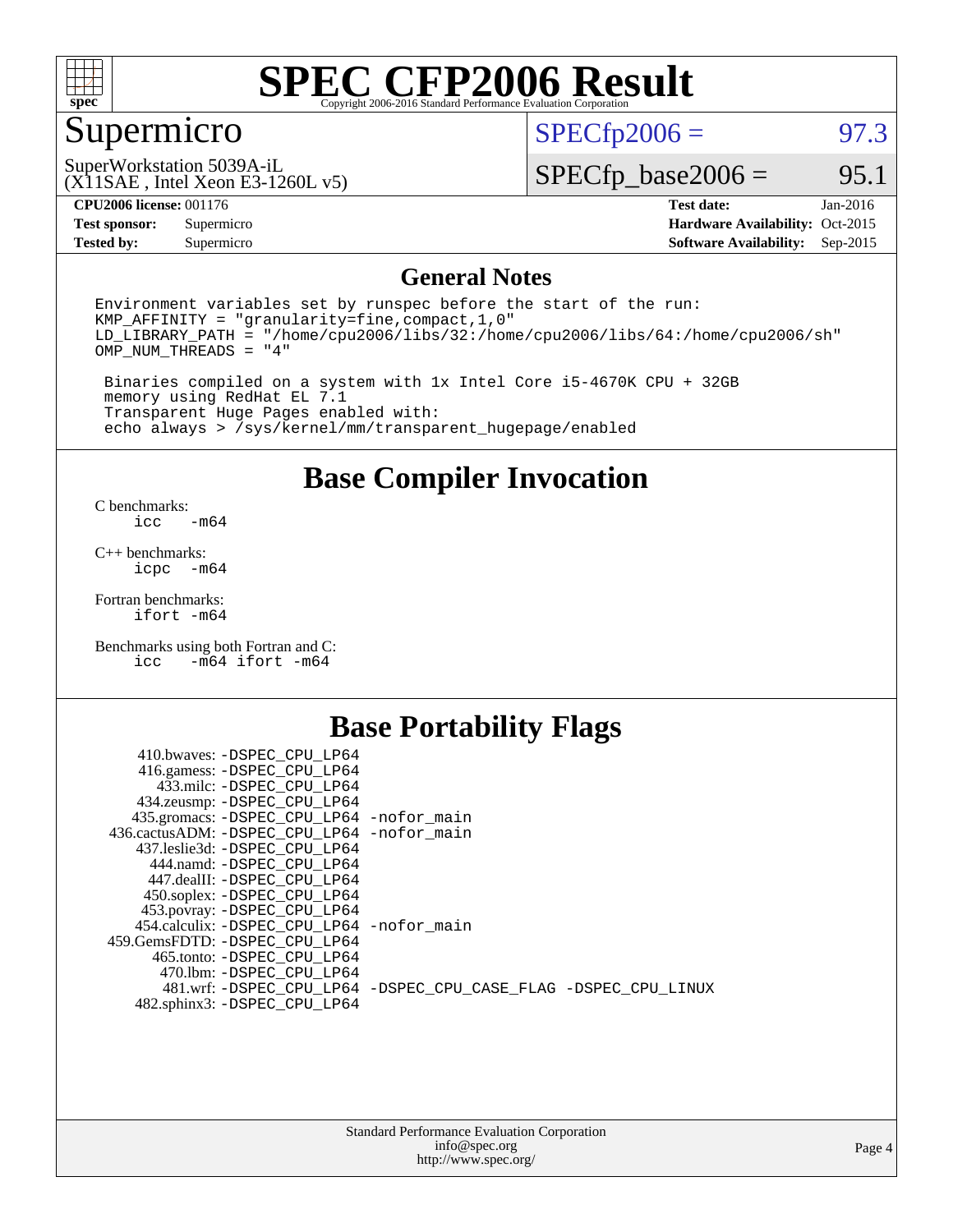

#### Supermicro

 $SPECTp2006 = 97.3$ 

(X11SAE , Intel Xeon E3-1260L v5) SuperWorkstation 5039A-iL

#### **[CPU2006 license:](http://www.spec.org/auto/cpu2006/Docs/result-fields.html#CPU2006license)** 001176 **[Test date:](http://www.spec.org/auto/cpu2006/Docs/result-fields.html#Testdate)** Jan-2016

 $SPECTp\_base2006 =$  95.1

**[Test sponsor:](http://www.spec.org/auto/cpu2006/Docs/result-fields.html#Testsponsor)** Supermicro Supermicro **[Hardware Availability:](http://www.spec.org/auto/cpu2006/Docs/result-fields.html#HardwareAvailability)** Oct-2015 **[Tested by:](http://www.spec.org/auto/cpu2006/Docs/result-fields.html#Testedby)** Supermicro **Supermicro [Software Availability:](http://www.spec.org/auto/cpu2006/Docs/result-fields.html#SoftwareAvailability)** Sep-2015

### **[Base Optimization Flags](http://www.spec.org/auto/cpu2006/Docs/result-fields.html#BaseOptimizationFlags)**

[C benchmarks](http://www.spec.org/auto/cpu2006/Docs/result-fields.html#Cbenchmarks): [-xCORE-AVX2](http://www.spec.org/cpu2006/results/res2016q1/cpu2006-20160120-38756.flags.html#user_CCbase_f-xAVX2_5f5fc0cbe2c9f62c816d3e45806c70d7) [-ipo](http://www.spec.org/cpu2006/results/res2016q1/cpu2006-20160120-38756.flags.html#user_CCbase_f-ipo) [-O3](http://www.spec.org/cpu2006/results/res2016q1/cpu2006-20160120-38756.flags.html#user_CCbase_f-O3) [-no-prec-div](http://www.spec.org/cpu2006/results/res2016q1/cpu2006-20160120-38756.flags.html#user_CCbase_f-no-prec-div) [-parallel](http://www.spec.org/cpu2006/results/res2016q1/cpu2006-20160120-38756.flags.html#user_CCbase_f-parallel) [-opt-prefetch](http://www.spec.org/cpu2006/results/res2016q1/cpu2006-20160120-38756.flags.html#user_CCbase_f-opt-prefetch) [-ansi-alias](http://www.spec.org/cpu2006/results/res2016q1/cpu2006-20160120-38756.flags.html#user_CCbase_f-ansi-alias)

[C++ benchmarks:](http://www.spec.org/auto/cpu2006/Docs/result-fields.html#CXXbenchmarks) [-xCORE-AVX2](http://www.spec.org/cpu2006/results/res2016q1/cpu2006-20160120-38756.flags.html#user_CXXbase_f-xAVX2_5f5fc0cbe2c9f62c816d3e45806c70d7) [-ipo](http://www.spec.org/cpu2006/results/res2016q1/cpu2006-20160120-38756.flags.html#user_CXXbase_f-ipo) [-O3](http://www.spec.org/cpu2006/results/res2016q1/cpu2006-20160120-38756.flags.html#user_CXXbase_f-O3) [-no-prec-div](http://www.spec.org/cpu2006/results/res2016q1/cpu2006-20160120-38756.flags.html#user_CXXbase_f-no-prec-div) [-opt-prefetch](http://www.spec.org/cpu2006/results/res2016q1/cpu2006-20160120-38756.flags.html#user_CXXbase_f-opt-prefetch) [-ansi-alias](http://www.spec.org/cpu2006/results/res2016q1/cpu2006-20160120-38756.flags.html#user_CXXbase_f-ansi-alias)

[Fortran benchmarks](http://www.spec.org/auto/cpu2006/Docs/result-fields.html#Fortranbenchmarks): [-xCORE-AVX2](http://www.spec.org/cpu2006/results/res2016q1/cpu2006-20160120-38756.flags.html#user_FCbase_f-xAVX2_5f5fc0cbe2c9f62c816d3e45806c70d7) [-ipo](http://www.spec.org/cpu2006/results/res2016q1/cpu2006-20160120-38756.flags.html#user_FCbase_f-ipo) [-O3](http://www.spec.org/cpu2006/results/res2016q1/cpu2006-20160120-38756.flags.html#user_FCbase_f-O3) [-no-prec-div](http://www.spec.org/cpu2006/results/res2016q1/cpu2006-20160120-38756.flags.html#user_FCbase_f-no-prec-div) [-parallel](http://www.spec.org/cpu2006/results/res2016q1/cpu2006-20160120-38756.flags.html#user_FCbase_f-parallel) [-opt-prefetch](http://www.spec.org/cpu2006/results/res2016q1/cpu2006-20160120-38756.flags.html#user_FCbase_f-opt-prefetch)

[Benchmarks using both Fortran and C](http://www.spec.org/auto/cpu2006/Docs/result-fields.html#BenchmarksusingbothFortranandC): [-xCORE-AVX2](http://www.spec.org/cpu2006/results/res2016q1/cpu2006-20160120-38756.flags.html#user_CC_FCbase_f-xAVX2_5f5fc0cbe2c9f62c816d3e45806c70d7) [-ipo](http://www.spec.org/cpu2006/results/res2016q1/cpu2006-20160120-38756.flags.html#user_CC_FCbase_f-ipo) [-O3](http://www.spec.org/cpu2006/results/res2016q1/cpu2006-20160120-38756.flags.html#user_CC_FCbase_f-O3) [-no-prec-div](http://www.spec.org/cpu2006/results/res2016q1/cpu2006-20160120-38756.flags.html#user_CC_FCbase_f-no-prec-div) [-parallel](http://www.spec.org/cpu2006/results/res2016q1/cpu2006-20160120-38756.flags.html#user_CC_FCbase_f-parallel) [-opt-prefetch](http://www.spec.org/cpu2006/results/res2016q1/cpu2006-20160120-38756.flags.html#user_CC_FCbase_f-opt-prefetch)

[-ansi-alias](http://www.spec.org/cpu2006/results/res2016q1/cpu2006-20160120-38756.flags.html#user_CC_FCbase_f-ansi-alias)

### **[Peak Compiler Invocation](http://www.spec.org/auto/cpu2006/Docs/result-fields.html#PeakCompilerInvocation)**

[C benchmarks](http://www.spec.org/auto/cpu2006/Docs/result-fields.html#Cbenchmarks):  $\text{icc}$   $-\text{m64}$ 

[C++ benchmarks:](http://www.spec.org/auto/cpu2006/Docs/result-fields.html#CXXbenchmarks) [icpc -m64](http://www.spec.org/cpu2006/results/res2016q1/cpu2006-20160120-38756.flags.html#user_CXXpeak_intel_icpc_64bit_bedb90c1146cab66620883ef4f41a67e)

[Fortran benchmarks](http://www.spec.org/auto/cpu2006/Docs/result-fields.html#Fortranbenchmarks): [ifort -m64](http://www.spec.org/cpu2006/results/res2016q1/cpu2006-20160120-38756.flags.html#user_FCpeak_intel_ifort_64bit_ee9d0fb25645d0210d97eb0527dcc06e)

[Benchmarks using both Fortran and C](http://www.spec.org/auto/cpu2006/Docs/result-fields.html#BenchmarksusingbothFortranandC): [icc -m64](http://www.spec.org/cpu2006/results/res2016q1/cpu2006-20160120-38756.flags.html#user_CC_FCpeak_intel_icc_64bit_0b7121f5ab7cfabee23d88897260401c) [ifort -m64](http://www.spec.org/cpu2006/results/res2016q1/cpu2006-20160120-38756.flags.html#user_CC_FCpeak_intel_ifort_64bit_ee9d0fb25645d0210d97eb0527dcc06e)

### **[Peak Portability Flags](http://www.spec.org/auto/cpu2006/Docs/result-fields.html#PeakPortabilityFlags)**

Same as Base Portability Flags

### **[Peak Optimization Flags](http://www.spec.org/auto/cpu2006/Docs/result-fields.html#PeakOptimizationFlags)**

[C benchmarks](http://www.spec.org/auto/cpu2006/Docs/result-fields.html#Cbenchmarks):

433.milc: basepeak = yes

 $470.$ lbm: basepeak = yes

482.sphinx3: basepeak = yes

[C++ benchmarks:](http://www.spec.org/auto/cpu2006/Docs/result-fields.html#CXXbenchmarks)

Continued on next page

Standard Performance Evaluation Corporation [info@spec.org](mailto:info@spec.org) <http://www.spec.org/>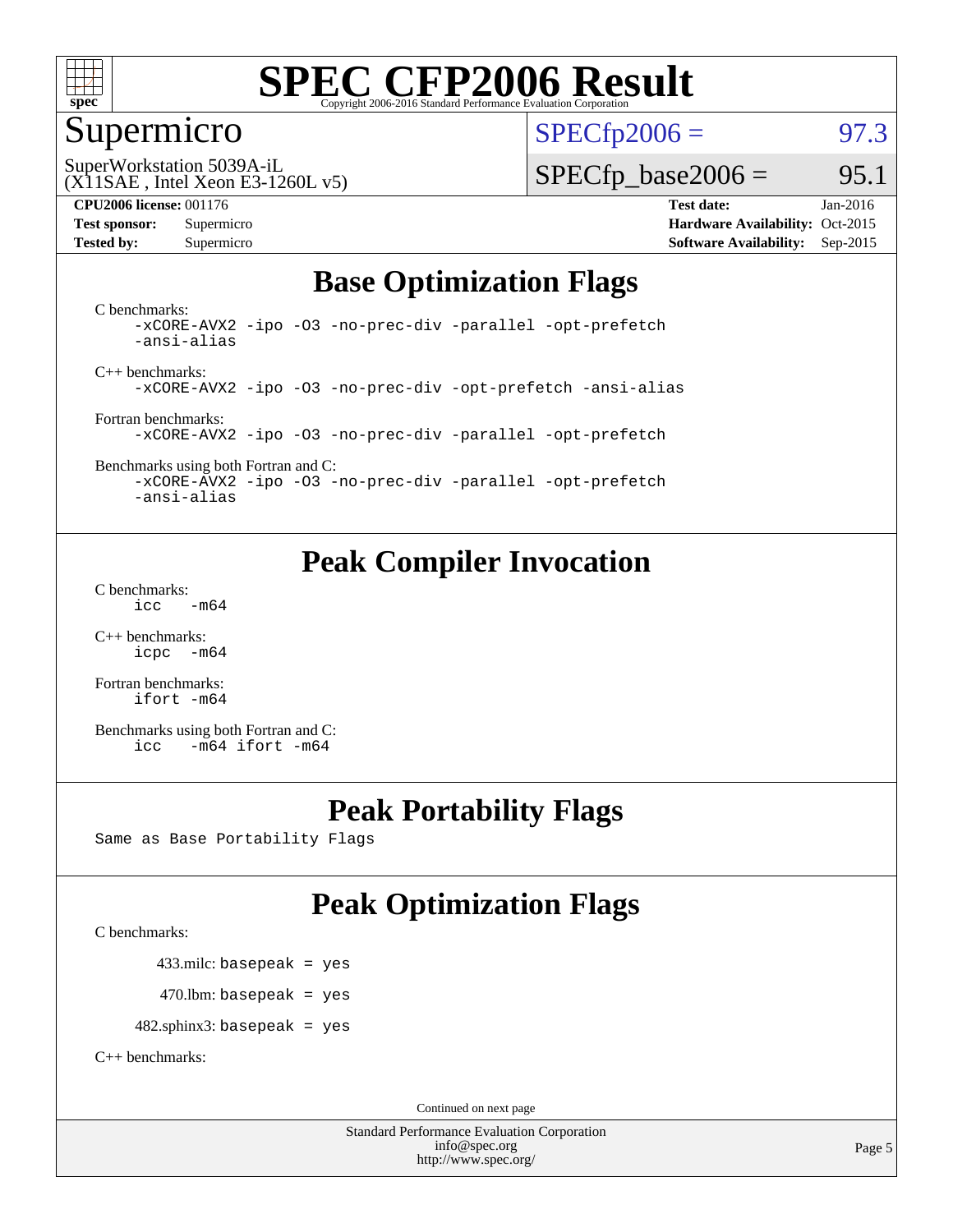

### Supermicro

 $SPECTp2006 = 97.3$ 

(X11SAE , Intel Xeon E3-1260L v5) SuperWorkstation 5039A-iL

 $SPECTp\_base2006 =$  95.1

**[CPU2006 license:](http://www.spec.org/auto/cpu2006/Docs/result-fields.html#CPU2006license)** 001176 **[Test date:](http://www.spec.org/auto/cpu2006/Docs/result-fields.html#Testdate)** Jan-2016 **[Test sponsor:](http://www.spec.org/auto/cpu2006/Docs/result-fields.html#Testsponsor)** Supermicro Supermicro **[Hardware Availability:](http://www.spec.org/auto/cpu2006/Docs/result-fields.html#HardwareAvailability)** Oct-2015 **[Tested by:](http://www.spec.org/auto/cpu2006/Docs/result-fields.html#Testedby)** Supermicro **Supermicro [Software Availability:](http://www.spec.org/auto/cpu2006/Docs/result-fields.html#SoftwareAvailability)** Sep-2015

### **[Peak Optimization Flags \(Continued\)](http://www.spec.org/auto/cpu2006/Docs/result-fields.html#PeakOptimizationFlags)**

```
 444.namd: -xCORE-AVX2(pass 2) -prof-gen:threadsafe(pass 1)
               -ipo(pass 2) -03(pass 2) -no-prec-div(pass 2)
               -par-num-threads=1(pass 1) -prof-use(pass 2) -fno-alias
               -auto-ilp32
      447.dealII: basepeak = yes
      450.soplex: basepeak = yes
      453.povray: -xCORE-AVX2(pass 2) -prof-gen:threadsafe(pass 1)
               -no-prec-div(pass 2)-par-num-threads=1(pass 1) -prof-use(pass 2) -unroll4
               -ansi-alias
Fortran benchmarks: 
     410.bwaves: basepeak = yes 416.gamess: -xCORE-AVX2(pass 2) -prof-gen:threadsafe(pass 1)
               -ipo(pass 2) -03(pass 2) -no-prec-div(pass 2)-par-num-threads=1(pass 1) -prof-use(pass 2) -unroll2
               -inline-level=0 -scalar-rep-
      434.zeusmp: basepeak = yes
     437.leslie3d: basepeak = yes
  459.GemsFDTD: -xCORE-AVX2(pass 2) -prof-gen:threadsafe(pass 1)
               -i\text{po}(pass 2) -\tilde{O}3(pass 2)-no-prec-div(pass 2)
               -par-num-threads=1(pass 1) -prof-use(pass 2) -unroll2
               -inline-level=0 -opt-prefetch -parallel
        465.tonto: -xCORE-AVX2(pass 2) -prof-gen:threadsafe(pass 1)
               -no-prec-div(pass 2)-par-num-threads=1(pass 1) -prof-use(pass 2) -inline-calloc
               -opt-malloc-options=3 -auto -unroll4
Benchmarks using both Fortran and C: 
     435.gromacs: basepeak = yes
 436.cactusADM:basepeak = yes 454.calculix: -xCORE-AVX2 -ipo -O3 -no-prec-div -auto-ilp32 -ansi-alias
        481 \text{.m}: basepeak = yes
```